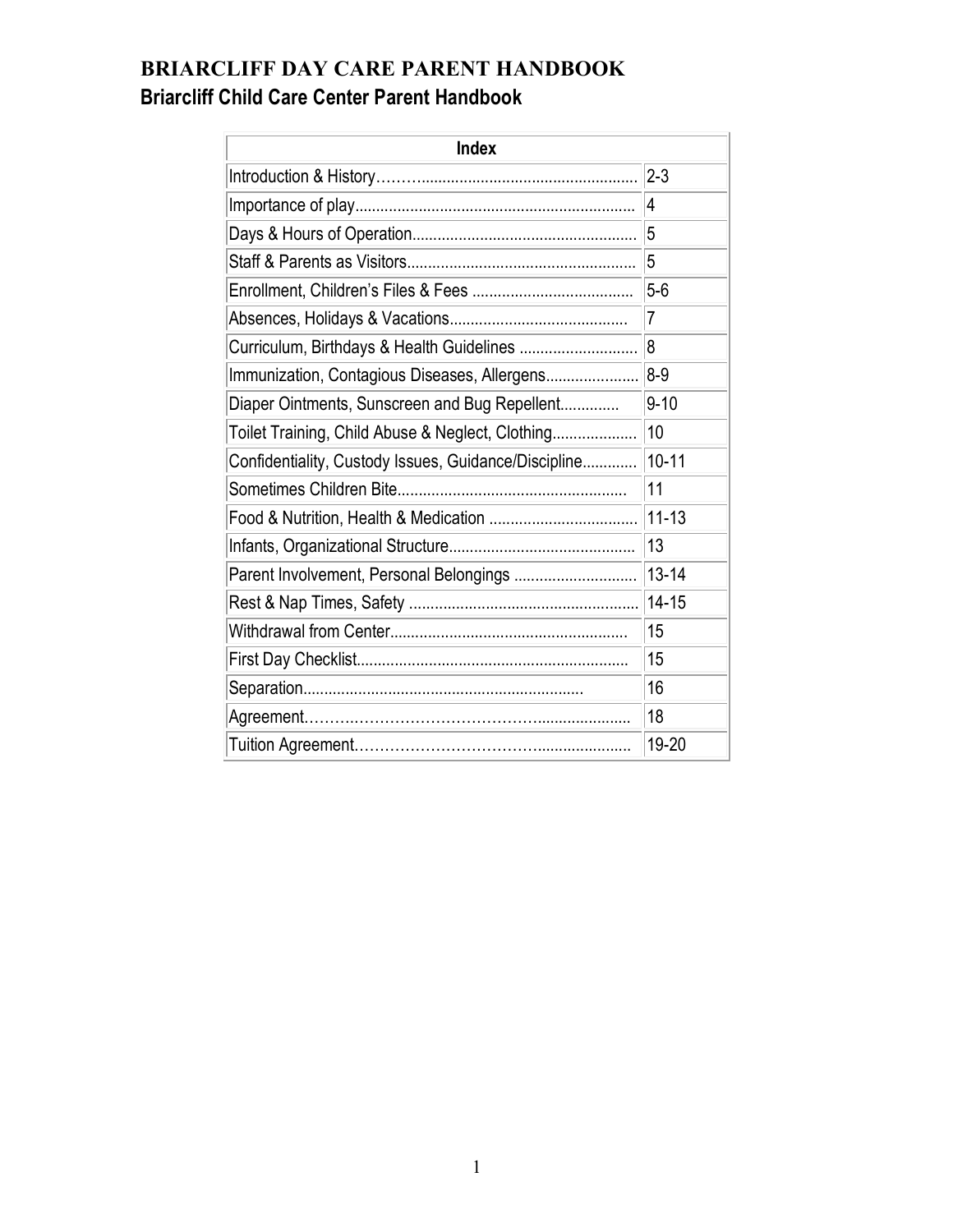## **BRIARCLIFF DAY CARE PARENT HANDBOOK BRIARCLIFF CHILD CARE CENTER PROGRAM GOALS AND PHILOSOPHY**

#### **Briarcliff Child Care Center is a place**

…**where children** get only the best quality care and are valued for their sense of wonder, their genuine curiosity and need to explore, and their natural desire to learn.

…**where staff** are valued for their ability to work together for the benefit of the children, for their commitment to continual program evaluation and improvement, for their energy and enthusiasm, for their ability to design and implement well-planned curriculum, and for their capacity to build relationships with and make use of resources within the community.

…**where families** are valued for the support they provide their children, for the partnerships they build with our staff, for their eagerness to help and for their willingness to entrust their children into our care.

…**where all** are valued for their unique abilities and ideas, for their ability to play, for their love of laughter, for the respect they give one another, and for their capacity to trust, lean on and learn from one another.

#### **Our goals are to...**

#### **...establish and maintain...**

 a safe, loving, caring and healthy environment for the children partnerships with parents and links to community resources

#### **…encourage children to...**

 explore, manipulate and use the tools and toys around them solve problems gain confidence build friendships

#### **…support children's need for...**

 creative expression increased independence closeness, warmth and compassion

#### **…extend children's knowledge through…**

 books classroom visitors meaningful conversations and discussions a variety of activities and experiences

#### **…weave into the program...**

 a sense of respect for others and the world around us opportunities to express kindness and cooperation an appreciation for nature and the arts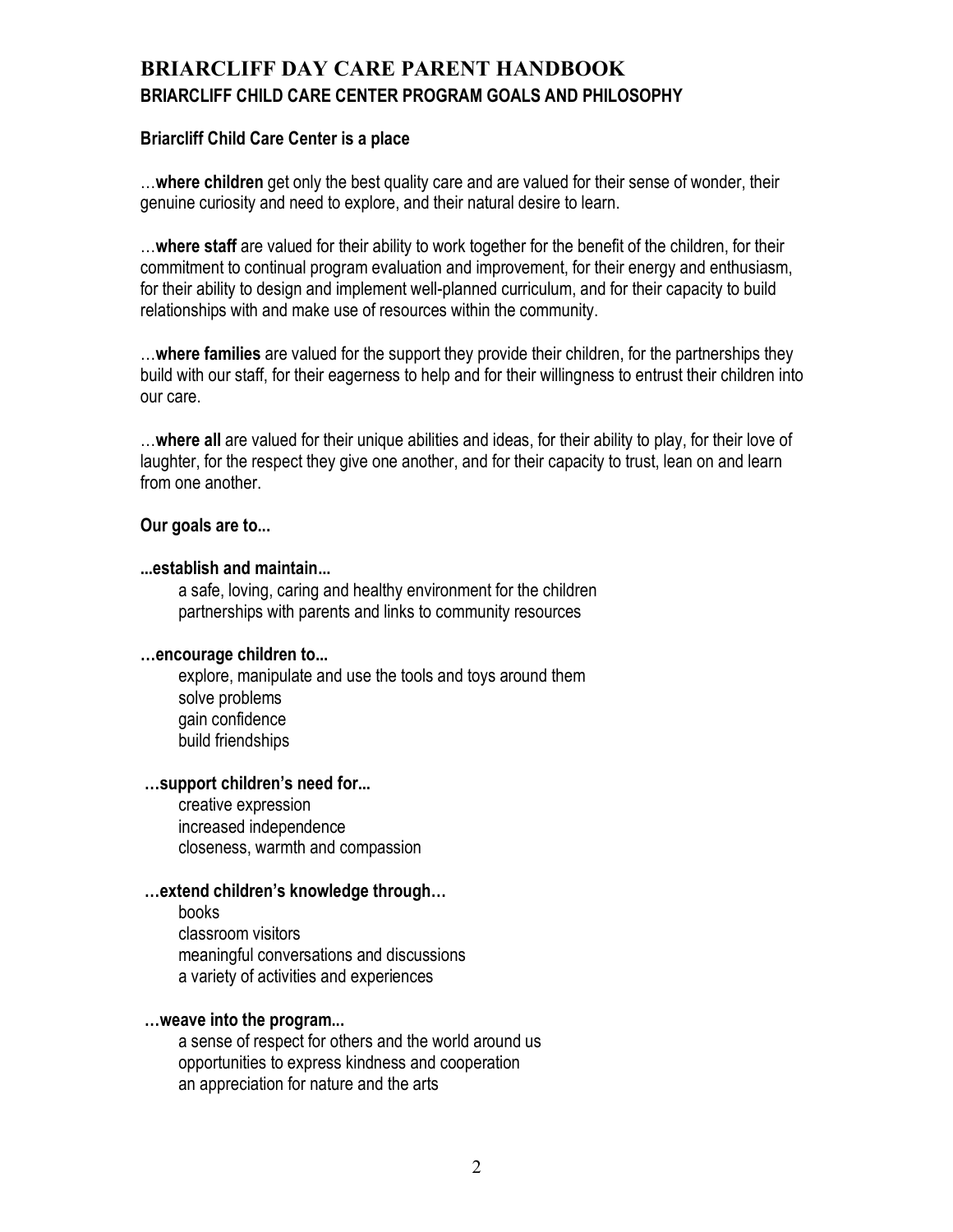## **BRIARCLIFF DAY CARE PARENT HANDBOOK THE CENTER'S HISTORY**

The Briarcliff Child Care Center was established in 1974 to provide quality care for the children in the local area. It now caters to families from all around Atlanta and its suburbs.

Established as a program geared to provide high quality care to the children it served, the center believed that quality would be attained by attention to the following: providing age-appropriate activities that stimulate both exploration and discovery; viewing play and socialization as essential to young children; celebrating each child's unique needs and capabilities; providing a well-balanced mix of large and small group activities, indoor and outdoor activities, and restful and active play times and also building strong connections and partnerships with the families we serve. These beliefs still guide the center as we continue to provide high quality care for our children.

Included in the vision of high quality was the commitment to recruiting and maintaining a staff whose knowledge base was firmly planted in sound early childhood practice. As the staff grew from two full-time employees to nine full-time employees, a team evolved that has proven itself in its commitment to young children. We take pride in our low staff turnover rate.

**Briarcliff Child Care Center is licensed and regulated by Bright from the Start, Georgia Department of Early Care and Learning.** The center is regularly inspected by this agency to monitor compliance with government rules and regulations and to ensure we adhere to the highest standards.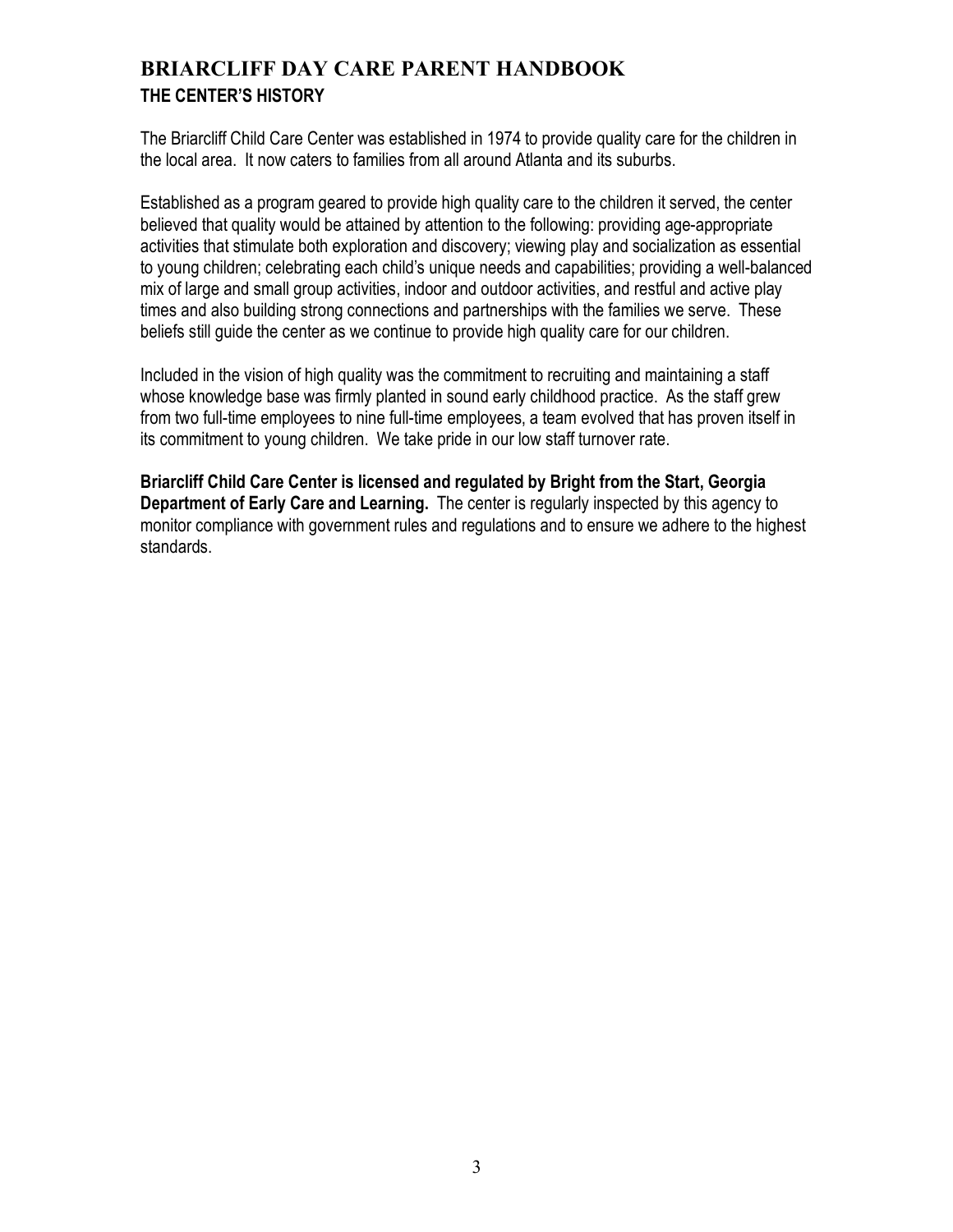## **BRIARCLIFF DAY CARE PARENT HANDBOOK THE IMPORTANCE OF PLAY**

Our research and experience tells us that young children learn more through direct interactive experiences than through just listening to someone talk. That's simply an educated way of saying that we value play! As you become familiar with our program you may be inclined to think that all the children do here is play. At good early childhood programs there is a lot of play – and there should be.

Play fulfills children's natural desire to move and touch. Through play, children create their own themes, test ideas, solve problems, learn to see other's points of view, use language, develop muscle coordination, explore their environment, and make discoveries.

Our children have several opportunities throughout each day, both indoors and outdoors, to guide their own play (outdoor play only when temperatures exceed 50oF). We call this time "free choice play." As teachers, we have several roles during free choice play. First, it is our job to establish the environment. We provide a variety of toys and materials especially chosen for the children to use. These toys and tools beckon one to explore and discover, to use one's senses, to build and manipulate, and to cooperate with others. Our other role is that of facilitator – to help extend the play so that it becomes more interesting and more imaginative. It is not our role to control play, but to encourage and extend it.

Built into our daily routine is also a time we refer to as "group time." This is the time during the day when each teacher implements a curriculum that has been designed for his/her group of children. Although this time includes some direct teaching, it is mainly filled with additional opportunities to explore one's environment, to create, to discover, to participate, and to gain ideas and increase awareness and understandings about the world around us. Woven into our curriculum are activities and/or concepts involving art, music, drama, science, math, large and small motor development, literacy and language.

What we hope you see are children actively involved and exploring their surroundings. We hope you hear the sounds of laughter, the sounds of music and children's voices active in play. Active learning is sometimes messy and often noisy. It is always relevant and consistently interesting.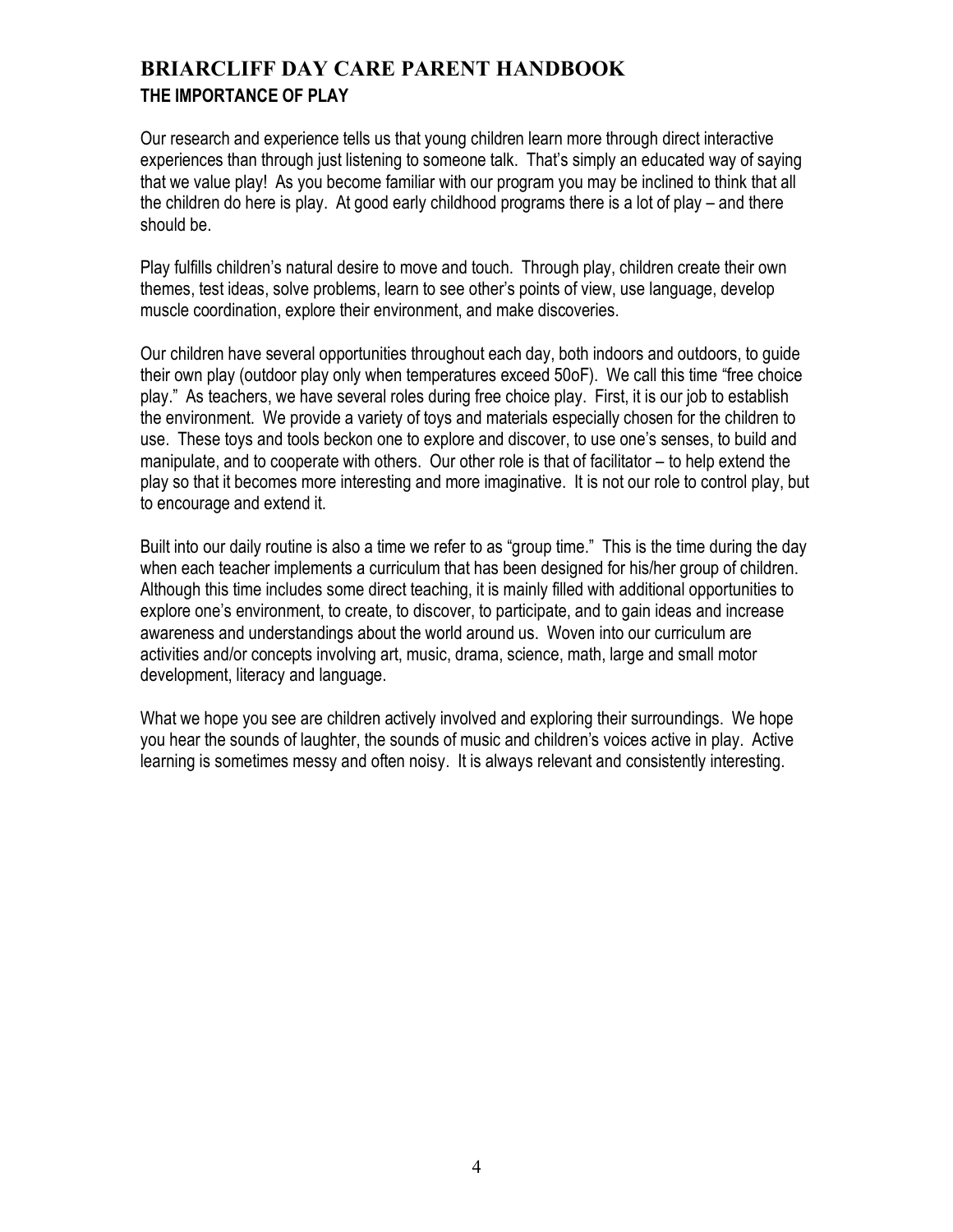### **HOURS OF OPERATION**

The Briarcliff Child Care Center is licensed to care for children age 6 weeks through age 5. Our



center is open from 7:00 a.m. to 6:00 p.m. Monday through Friday. Our operational calendar is January-December. A service fee of \$1.00 will be due immediately for every minute a child remains in the center past 6:00 pm.

### **STAFF**

The staff at the Briarcliff Child Care Center receives on-going training in issues related to working with young children. A minimum of 50% of our staff are certified in pediatric first aid and CPR. We also perform criminal background checks on every person that works at the center.

### **NON-HIRING AGREEMENT**

You agree that you will not hire any person who is or was an employee of BDC at any time during the six (6) months prior to such hiring to perform Child Care, baby sitting and/or teaching services, including without limitation for purposes of being a nanny; provided that in the event you violate this agreement, you will pay BDC an amount equal to the sum that you paid directly to such prior employee for such services.

### **PARENTS AS VISITORS**

Parents are welcome to participate in our program in several ways. We enjoy having parents join us for lunch, snack, special days, and field trips. Parents are encouraged to share a hobby or interest with our children and an invitation always stands for you to read a book during story time. Please remember that our center has an "open door policy" and unless denied access by court order, you are welcome to be here at any time during the day.

#### **ENROLLMENT**

The forms listed below will be found in your parent packet:

Child Enrollment Form Fee Schedule (subject to annual increase) Infant Feeding Plan Medication Sheet (sample) Accident/Illness Report Form Parent Agreement Forms (required for all children)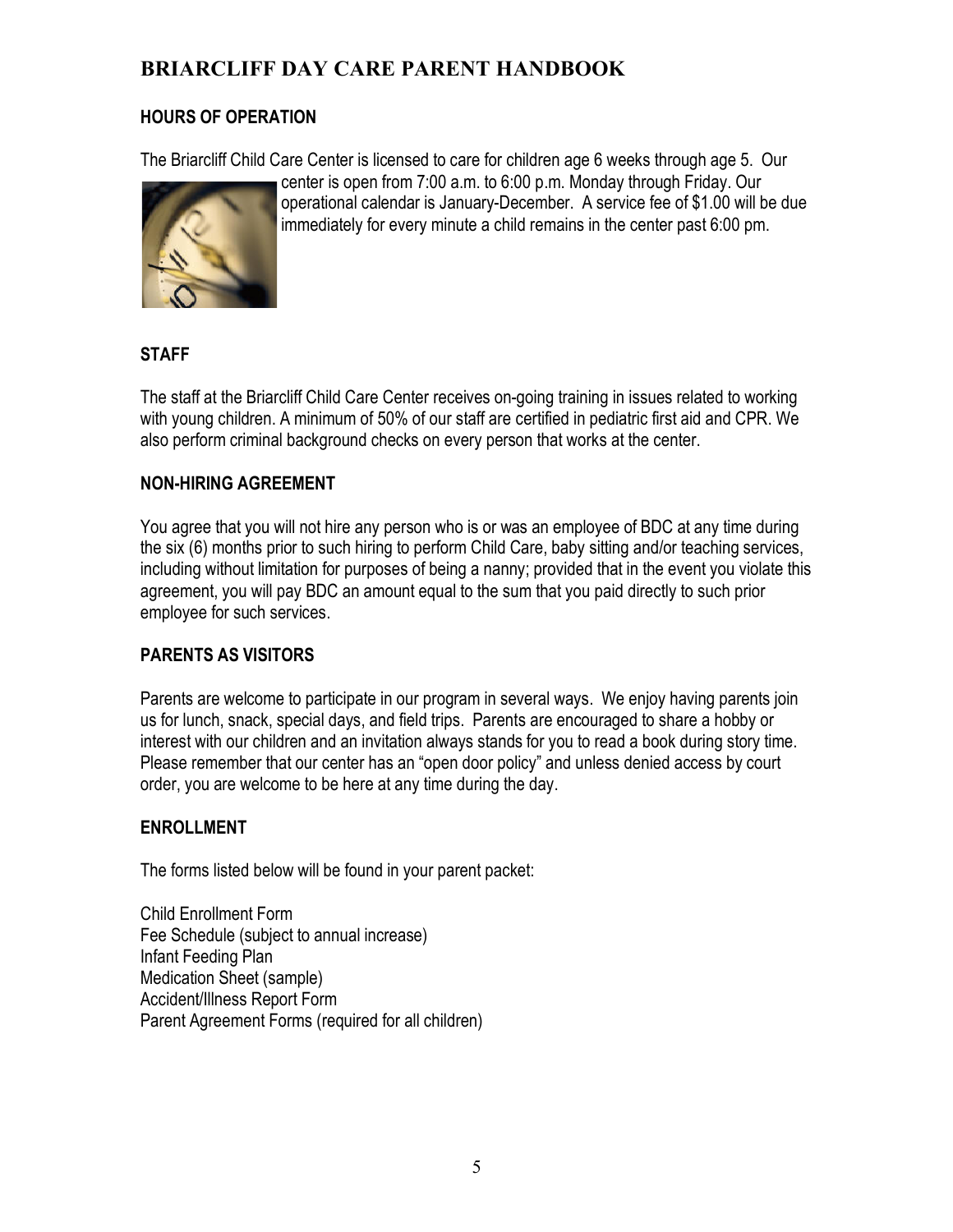## **BRIARCLIFF DAY CARE PARENT HANDBOOK CHILDRENS' FILES**

A file is maintained on each child enrolled with Briarcliff Child Care Center and state law requires that the information in each child's file be current at all times. Parents are required to complete and sign all enrollment forms and return them to the school by the first day of enrollment.



For children under 1 year of age, you will need to provide a feeding schedule (updated as needed). Please keep the office staff informed of any

changes in your child's enrollment information (telephone numbers, parent workplace/contact information, immunization updates, etc.)

### **BELONGINGS**

Each child will need a bag for their belongings. This should always hold a change of clothes and undergarments. We will put in here any items s/he needs to take home, messages and important notices from the center. Please note that at no time should medication of any type be left in the bag, this should always be handed in to the office and a form signed for its administration. Any items labeled **"KEEP OUT OF REACH OF CHILDREN"** may not be kept in your child's bag.

**We have "Show and Tell" on Fridays only!** Your child may bring one item to share with the other children that day.

### **PAYMENT OF FEES AND LATE CHARGES**

Acceptable tender for all fees are check or money order. Weekly fees are considered late if not received by 12:00 pm on Monday of each week. The following late fees will be charged as indicated below:

\$30.00 if not paid by midday on Monday.

\$50.00 if not paid by midday on Friday of the 1<sup>st</sup> week.

\$70.00 if not paid by midday on Friday of the 2nd week.

Day care services will be discontinued if your child's account is not paid in full by the end of the 2nd week and your account must be paid in full before your child may return. Past due accounts will be assigned to a professional collection agency within 10 days of your child's disenrollment.

### **CURRENT BRIARCLIFF CHILD CARE CENTER RATES**

In addition to tuition, there will be a registration fee of \$100.00 due at the time of enrollment and the first Tuesday of September thereafter. Families with more than one child pay \$150.

Charges are made for all contracted days, even if the child does not attend. Care will be paid for in advance as per contracted rate.

For children who have been enrolled at the center for less than a year and a written notice of holiday is given more than two (2) weeks in advance, for one-week of anticipated absence, a holding fee of the regular weekly fee less \$100.00 per week, per child will be charged in lieu of the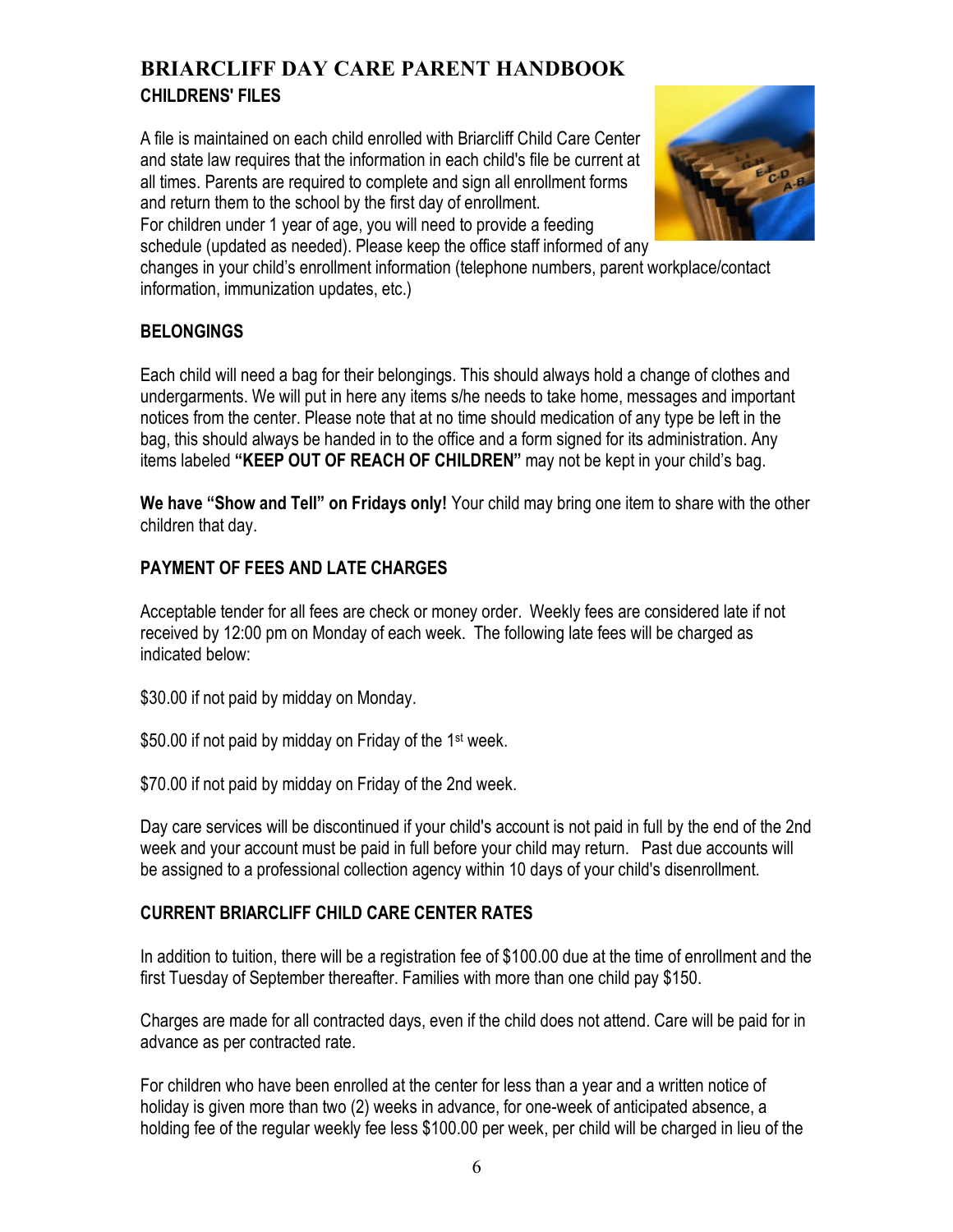contracted rate. Holding fees may be used for a maximum of 5 consecutive days per year.

We close promptly at 6:00 p.m. A late fee is charged when picking up a child after 6:00 p.m. The fee is \$1.00 per minute. This fee is due immediately.

Sibling Discount: A family who registers two children will pay full tuition for the younger child or the child with the greater number of hours (whichever is higher) and will receive a 10% discount for the second child.

There is no hourly care provided at BDC. Care spanning any part of the day, even if it is only for one to two hours, is considered a full day.

### **ABSENCES, HOLIDAYS, AND VACATIONS**

When your child is going to be absent, we request that you notify the center as early in the day as possible. This helps us with food preparation and staffing the classrooms for the day. Regular fees remain due when your child is absent; this assures your child's space will be retained. All children who have been enrolled for 12 months will receive one free week credit per year. You may use this week with your child being absent 5 consecutive days (Mon – Fri). Parents are required to give the center two weeks notice when taking the week of vacation. Otherwise, full tuition will be due for that week. No additional credits will be given due to holidays, vacations, or any other special circumstances.

For children who will be absent for more than one week at a time and provided one months notice is given, BDC accepts a holding fee of one week's fee to be paid for these weeks of absence. Essentially, one week's fee will hold a child's place for a maximum of one month. If a child will be away for a consecutive two-month period, then two weeks fee will hold the child's place for the twomonth period.

Please note we are unable to hold a place for more than a two-month period. This is also only acceptable one time per year, per family.

Families who use this holding fee facility are not entitled to another free or discounted vacation week.

It is the policy of BDC not to allow any child to enter or leave the center unless escorted by an adult. You agree that when delivering your child to the center, you or the person you have authorized to drop off your child, will personally deliver your child to his/her teacher or the center staff person in charge. You further agree that when picking up your child, you or the person you have designated, will personally come into the center and receive your child from his/her teacher or the staff person in charge. At no time will you leave the child at the center without first making his/her presence known to the center staff, nor will you take the child from the center without notifying the center staff.

Briarcliff Child Care Center will be closed on the following holidays:

New Years Day Martin Luther King Day Good Friday Memorial Day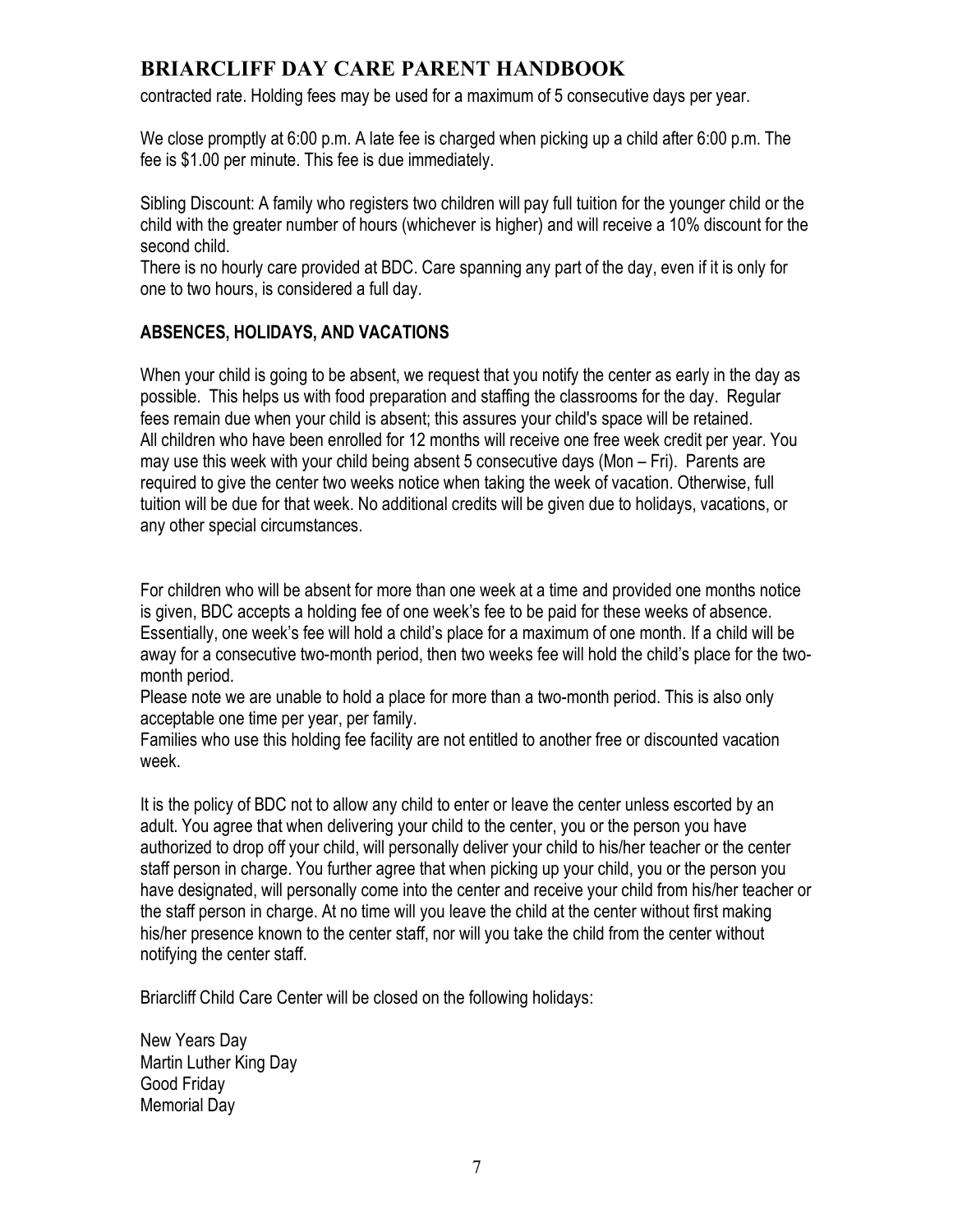**Juneteenth** Independence Day Labor Day Thanksgiving Day and the Friday after The school will close on Christmas Eve and will remain closed until the first business day after New Year's Day.

If these holidays fall on a weekend, the previous Friday or following Monday will be considered a holiday at the director's discretion. Full Fees will be due in the weeks in which these holidays occur including the Christmas Holiday Week.



### **ACADEMIC CURRICULUM**

Our curriculum is designed to provide developmentally appropriate activities for each child. We understand that young children learn best in an active environment that is planned to match their level of development. We recognize that young children are active learners, not sitters. We limit each subject on the curriculum to a maximum of thirty (30) minutes, mainly so we are keep their attention and keep them interested when we move on to another subject.

## **BIRTHDAYS**

A child's birthday can and should be a special day. Many children choose to bring a special treat to share on their birthday, please do not bring candy. We serve nutritious, low-sugar, non-additive snacks on a daily basis and feel that an occasional sweet treat on a birthday may be shared. Some children and parents decide to follow an alternative route of donating a book or toy to the Center in honor of the child's birthday

If you choose to host a birthday party for your child in your home we can help you prepare a guest list. We always encourage parents to invite all of their child's class as giving invitations to some and not others may cause feelings to get hurt.

## **HEALTH GUIDELINES**

If your child has a fever, sore throat, diarrhea, a rash, is vomiting or experiencing any other flu symptoms while at the Center, he/she is isolated from the other children and is made comfortable in a quiet area of the room. We will contact you or your emergency contact (in the event we cannot reach you) to make arrangements for the child to be picked up within the hour. It is a goal of Briarcliff Child Care Center to provide a safe and healthy environment for all the children. If your child exhibits any symptoms of ill health, please leave him/her home. In all cases of children taken home due to ill health, each child has to be symptom free for at least 24hours before returning to the center.

Child Care centers are not licensed to take care of sick children and keeping a sick child away from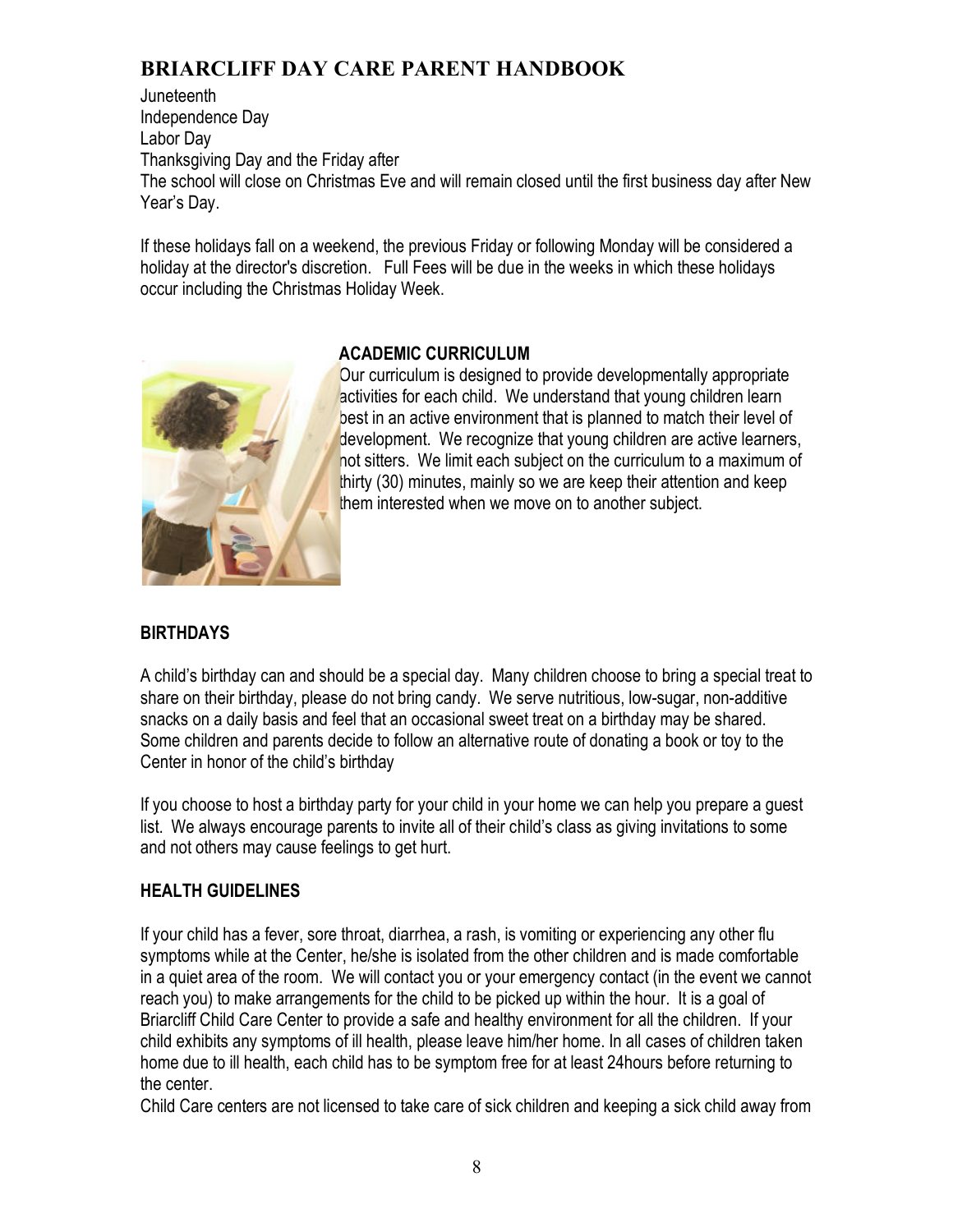school helps the child get better faster as they can get a lot more rest and will also protect other children and teachers from falling sick.

### **IMMUNIZATION**

State law requires that a certificate of immunization "Georgia Form 3231" be provided to the center at the time of enrollment. A new certificate is required prior to the expiration of the current certification. We require this form or a signed affidavit against such immunizations within thirty (30) days of child's enrollment.

### **Vision, Hearing, Nutrition, and Dental screenings**

Briarcliff requires families to submit vision, hearing, nutrition, and dental screenings for all fouryear-old children within 90 days of enrollment. The GA 3300 form is to be used and this is enclosed in your child's enrollment packet and a link to this is also on our center website, under "Useful Links".

Briarcliff carries out continuous developmental screening of all the children in our care using the CDC Developmental screening tool to detect any health related issues and developmental delays. Briarcliff will communicate the results of these assessments with parents/guardians and make referrals as needed based on the using this checklist.

This developmental screening tool is also made available for free to parents. We encourage you to download it and use it as it is a very useful tool. The app can be found at this link and is called the *Milestone Tracker App.*

https://www.cdc.gov/ncbddd/actearly/milestones/index.html

### **CONTAGIOUS DISEASES**

Briarcliff Child Care Center follows State of Georgia guidelines for exclusion from Child Care for children with a communicable disease. We are also required to report any suspected case of notifiable communicable disease to the local county Health Department. A chart indicating these guidelines is posted in the entry area.

To prevent the spread of anything contagious, we rely on parents/guardians to inform us**, as soon as possible**, of any such development with their child(ren)/ward. Once we are aware of any contagious diseases, we are better able to prevent its spread any way we can.

Prescriptive medications are administered only with written recommendation from the child's physician. All medications must come with written instructions from the health provider who has prescribed the medication.

The medication is in the original container and labeled with the child's name, directions for dosage, date, and prescribing physician's name.

Administering of any one medication is limited to no more than two (2) weeks unless written authorization from the physician,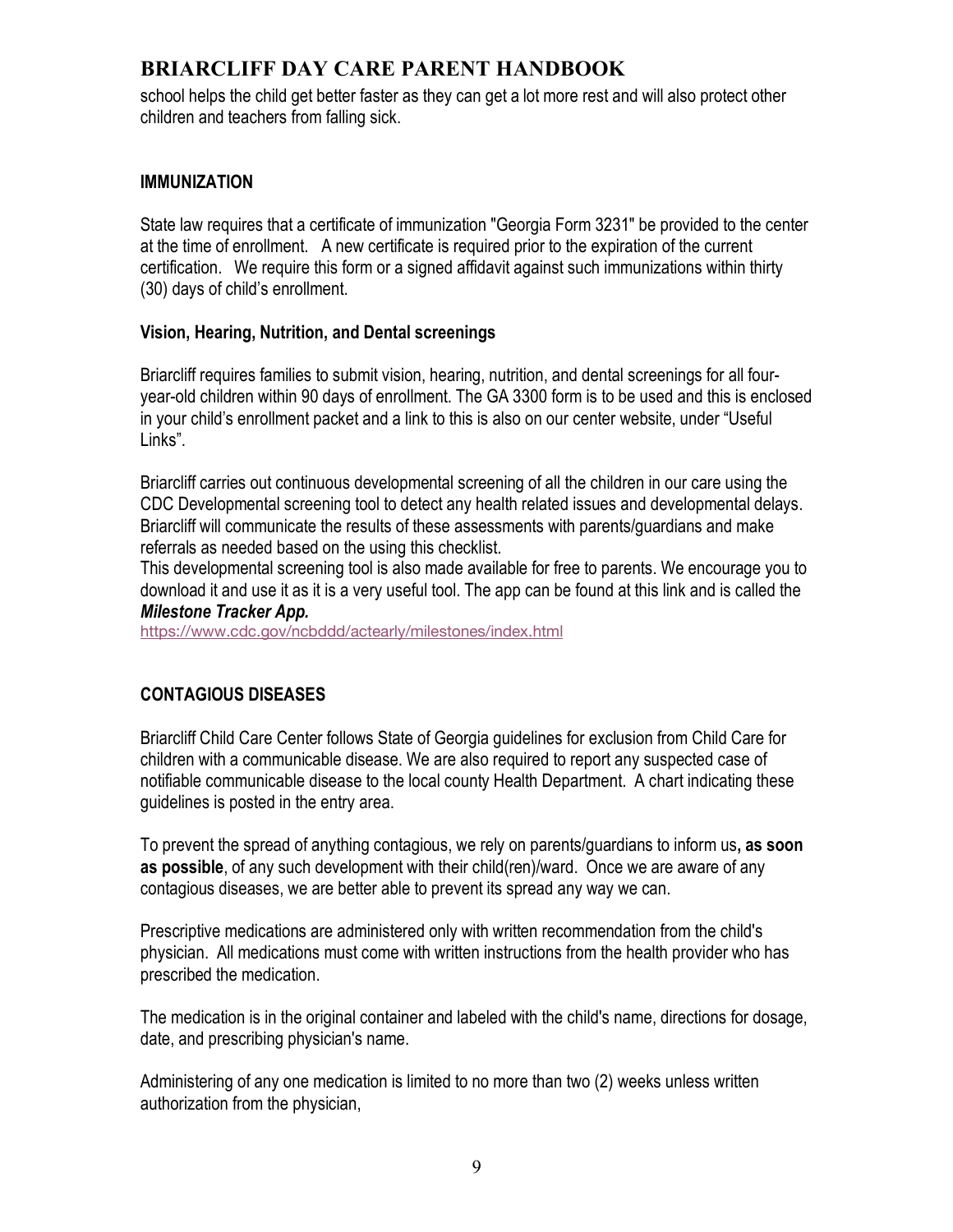Non-prescriptive medications such as cough medicine or cough drops are administered only with written recommendation from the child's parent/guardian. This signed and dated "Authorization to Administer Medication" form is completed by the parent/guardian and is on file at the center.

Our center maintains a medical log, recording the time, date, method of administering medication and amount of all medication dispensed at our center. This log also serves as the recording log for injuries received by the children while attending the center. Information in the medical log pertaining to your child, may be reviewed by you at your request.

Health records are kept on all children enrolled in the program and are due within 30days of enrollment. These records must be renewed every 6 months for children under the age of two and every two years for those older than two.

For any child with a special health care need, food allergy, or special nutrition need, the child's health care provider must provide a written, individualized care plan for the child. Allergy information, particularly food limitations and restrictions, will be posted in the kitchen and/or group areas. In an effort to keep all staff fully informed and all children with food and/or other lifethreatening allergies as safe as possible, the child's name and allergen will be posted on the restriction chart.

In the event of a medical emergency requiring immediate medical attention, we will call to request police or ambulance service. We will then call the parent/guardian or the emergency contact person if the parent cannot be reached. The child will be transported to the health facility listed on his/her enrollment form or to our closest emergency treatment center. If a child is transported to a medical facility, a staff member will accompany him/her.

A minimum of half the staff members maintain certification in infant/child CPR and First Aid and use the procedures learned to care for medical emergencies and/or injuries not requiring immediate medical attention. First aid kits are available throughout the center. Injuries are recorded in the medical log and parents are informed of the injury.

Information on medical assistance for families in financial need is available in the office.

### **DIAPER OINTMENTS, SUNSCREEN AND BUG REPELLENT**

Parents who would like diaper ointment, bug repellent and/or sunscreen applied to their child are asked to bring the brand of their choice, in the original container, labeled with their child's name. An authorization form will need to be completed before the ointment, sunscreen and/or bug repellent can be applied.

### **TOILET TRAINING**

Learning to use the toilet is an important self-help skill for young children. It's a process that requires much encouragement and patience. The best possible toilet training experience for young children (and the adults helping) happens when the child shows some signs of being ready for this training. In an effort to keep parents fully informed on what we can and can't do at the center, we have written materials to share before beginning the toilet training process. Sharing these materials will also help us cooperate with each other so that the toilet training routine is consistent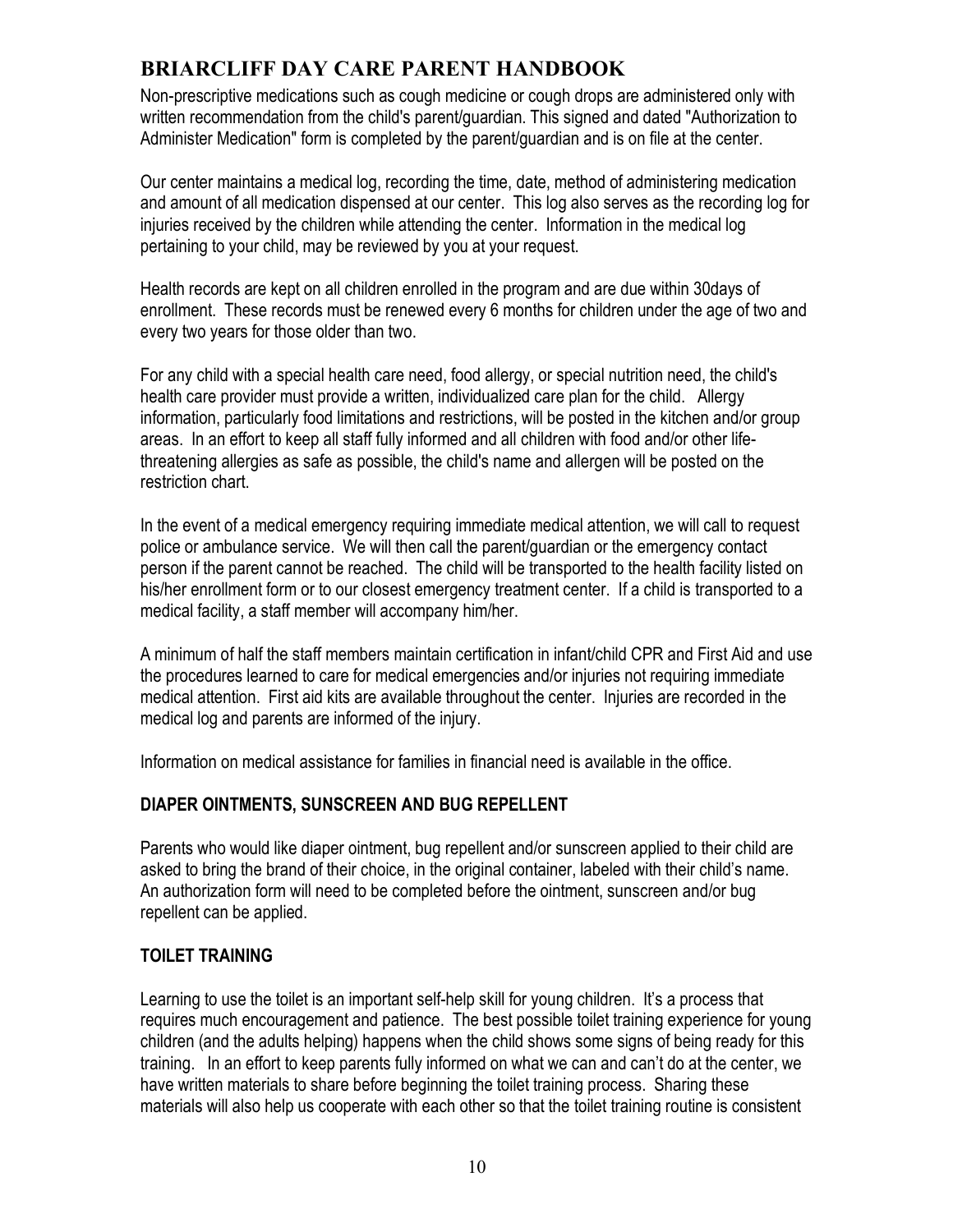between the Center and home. When the time comes to begin this process at home and here, please speak with your child's teacher.

### **CHILD ABUSE AND NEGLECT**

Briarcliff Child Care Center is required by state law to report any SUSPECTED cases of child abuse, neglect, exploitation or deprivation to the Department of Family and Children Services.

### **CLOTHING**

Children should wear comfortable clothing and shoes suitable for seasonal weather and activities. We request rubber-soled shoes be worn to prevent injury to another child during playtime. Your child must have a change of clothes in the center for "accidents". You will be notified if your child doesn't have a change of clothes to please bring them with you.



### **CONFIDENTIALITY**

Employees of Briarcliff Child Care Center are required to maintain strict confidentiality in regard to information about all children and families we serve.

### **CUSTODY ISSUES**

If a parent's name (other than your own) is listed on the enrollment application, we cannot prohibit that parent from picking up your child. However, if we have legal documentation on file, which either denies custody or specifically prohibits that parent access to the child, we will refuse pickup. If the prohibited parent demands release of the child, our employees are instructed to tell the parent that the child cannot be released. We will notify you and the authorities immediately. This policy also applies to legal guardianship situations.

### **GUIDANCE/DISCIPLINE**

Briarcliff Child Care Center views self discipline as a developmental goal for the children. This goal is achieved through thoughtful analysis of our daily routine and our room environment, modeling productive behavior, explaining expectations, setting reasonable limits, identifying and verbalizing feelings, and redirection to a more appropriate activity. An emphasis on non-aggressive behavior and respect for each other and our school remains as a constant in our center. Sometimes a child needs additional comforting or time away from the group If a child is removed from the group, this cooling off period is a very short period of time, after which the child is reminded once again of our expectations and is warmly welcomed back into the group setting.

### **SOMETIMES CHILDREN BITE**

It can be quite a shock to find out that your child has been bitten by or has bitten another child. Biting can happen in the best of families and in the best of child care programs. Biting is usually a group phenomenon and can happen anytime there is a group of children together.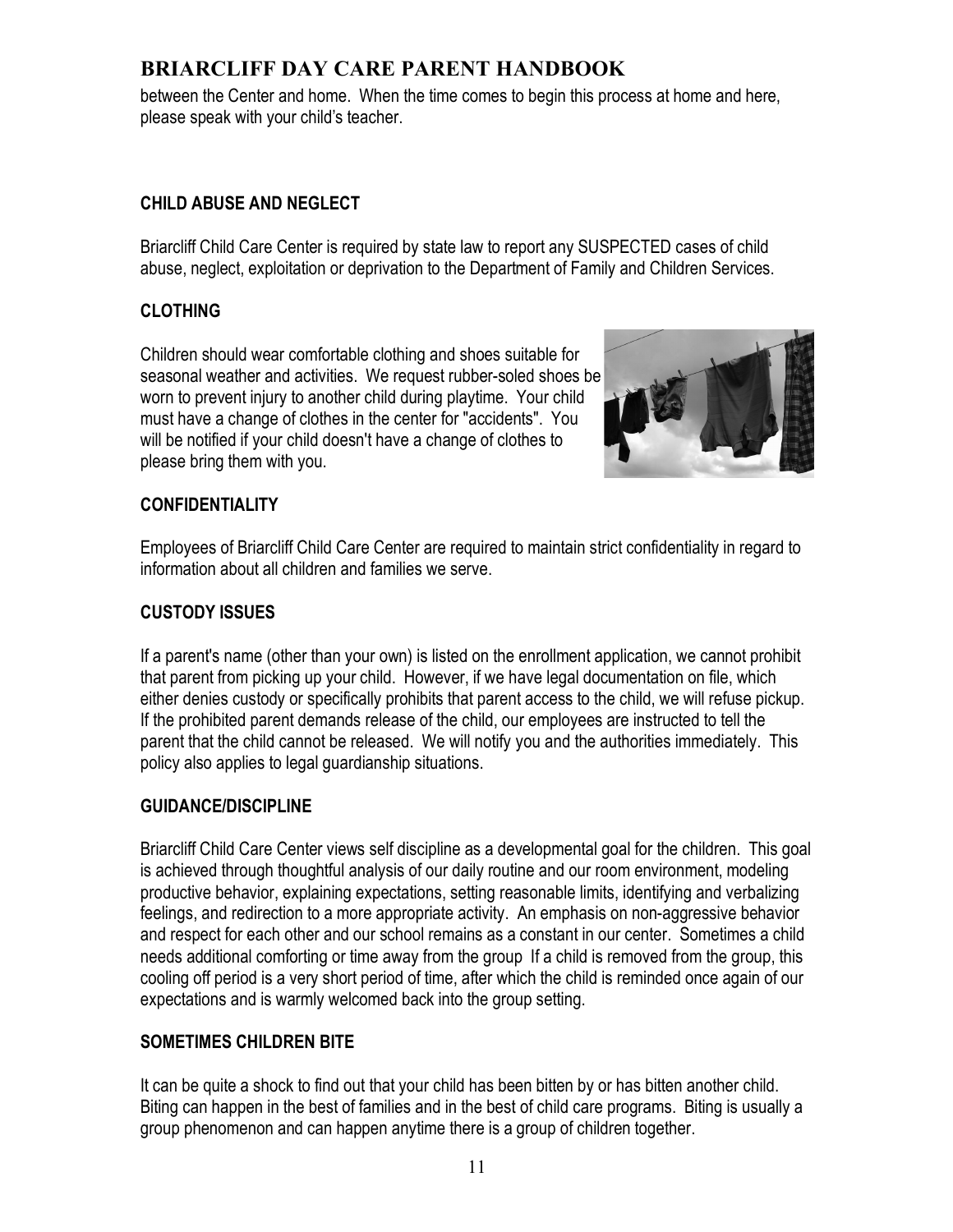Young children are very egocentric. They want what they want when they want it! Most often biting occurs when children are toddlers and two-year-olds – when they don't quite have the ability to actually say what it is they want, need or feel. With the inability to verbalize their wishes, they often resort to biting.

Children also learn through imitation and sometimes a bite may occur because a child has seen others doing it. We may go through a period of time with no biting incidents followed by a period of time in which we have a "rash" of incidents. It is our responsibility to intervene so that biting does not look like a good thing to do.

There are a few things we do to try to prevent biting. We model kindness, caring and gentleness so that these behaviors may be imitated by the children. We get to know our children well so that we can sense when tension is in the air and try to redirect a behavior before it happens. We help children use their words to solve problems and work things out. We balance our day so that children have an opportunity to participate in stress relieving activities such as outdoor play, sensory play, music, and art.

In spite of our preventive efforts, sometimes a bite will happen. When a bite occurs, we attend to the injured child first. The injured child receives a large portion of comfort and kindness. The biter actually receives little or no attention. We make it firmly clear to the biter that biting hurts and that we do not bite people. In an effort to provide limited "reward" to the biter, the attention remains on providing comfort to the child who has been bitten.

When a child is bitten an entry concerning the incident is written in the medical log. Both families (the child who did the biting and the child who was bitten) receive written or verbal notification of the incident. It is our policy to keep the name of the biter confidential. It serves no constructive purpose to provide this information.

If biting becomes a frequent behavior of a particular child, we may ask the child's parents to help us establish strategies to deal with the biting behavior.

### **FOOD & NUTRITION**



A nutritional morning snack, lunch and afternoon snack will be provided each day to the children. A weekly menu is posted in the front reception describing each day's fare. Morning snacks will be served at 9:00 am to children in the center.

We ask that you not bring in any outside food due to this posing a problem for the other children in the room. BDC follows USDA guidelines concerning meal preparation and serving sizes.

### **HEALTH & MEDICATION**

All policies on illness, medication, accidents, and injuries have been developed to protect the health, safety and well being of all the children and staff members.

Your child's general health status will be monitored informally each day upon arrival and throughout the day. If your child is running a fever of 100 degrees or higher or appears to show signs of illness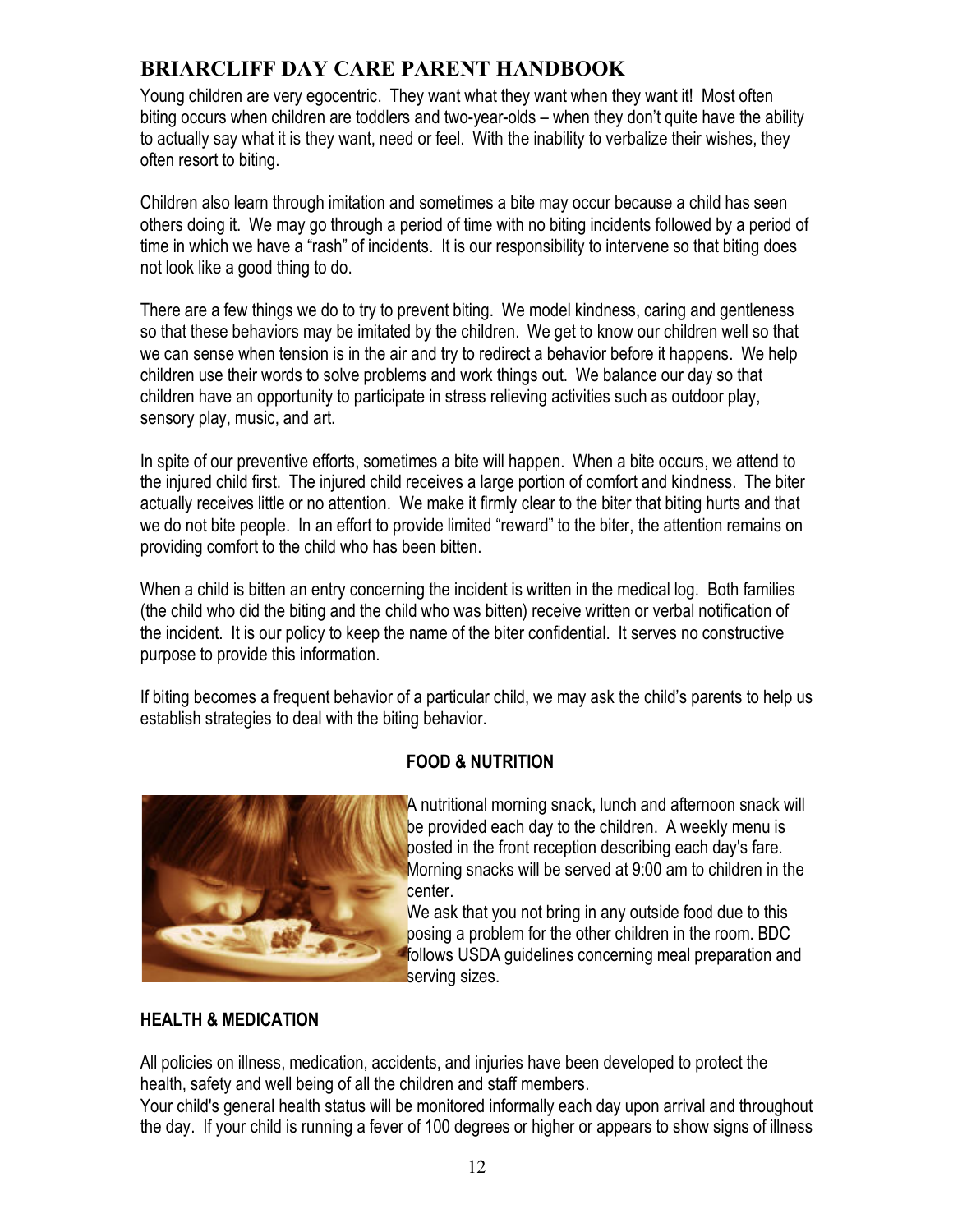e.g. upset stomach or diarrhea; yellow nasal discharge or discharge from the eyes and ears; having undetermined rash or spots or having severe headaches, you will be notified to make arrangements for your child to be picked up within one hour of our initial call. Certain types of illness may necessitate the temporary removal and/or exclusion of your child from the center for a period of time.

**Communicable Diseases:** When any suspected case of contagious disease is determined, you will be contacted to pick up your child immediately. If the physician determines that your child has a contagious disease, you are requested to contact the center with the diagnosis as soon as possible. This allows the center to notify other families, if necessary. The center reserves the right to request a physician's written release for your child's re-admission following a communicable disease or serious illness.

**Congestion and Discharge:** Serious lung congestion or discharge from the eyes or nose will necessitate your child's absence. If your child is present at the Center when symptoms are noticed, you will be contacted to pick up your child immediately.

**Diarrhea:** If your child has uncontained diarrhea or three diarrhea like stools you will be notified to pick up your child immediately. Your child may not return to the center until he/she has been diarrhea-free for 24 hours.

**Lice:** If it is suspected that your child is infected, he/she will be removed from the group and you will be notified to pick up your child immediately. Treatment will be required and all eggs (nits) will have to be removed from the hair before your child will be allowed to return to the center. If your child returns to the center, and eggs are found in his/her hair, you will be required to pick up your child again and bring a note from your child's physician stating that he/she is not contagious and may return to daycare.

**Pink Eye (Conjunctivitis):** This condition is extremely contagious and if it is suspected that your child is infected, he/she will be removed from the group and you will be notified to pick up immediately. Your child can return to the center after being on medication for 24 hours.

**Rashes:** Suspicious rashes are considered contagious until a physician indicates in writing otherwise. If a rash is noticed, your child's temperature will be checked and you will contacted to pick up your child immediately.

**Skin Infections and Lesions:** If your child has impetigo or pinworms, he/she will not be allowed to be in attendance at the center until the condition is cleared up. If your child has ringworm, it needs to be treated for 24 hours prior to re-admission into the center.

**Temperature Elevations:** If your child's temperature is over 100 degrees, you will be notified to pick up your child immediately. Your child may return to the center when he/she has been fever free for 24 hours.

**Thrush:** The symptoms of thrush are white patches that coat the inside of the mouth and lips and sometimes tongue. If thrush is present, adequate treatment is required for your child to stay in the center.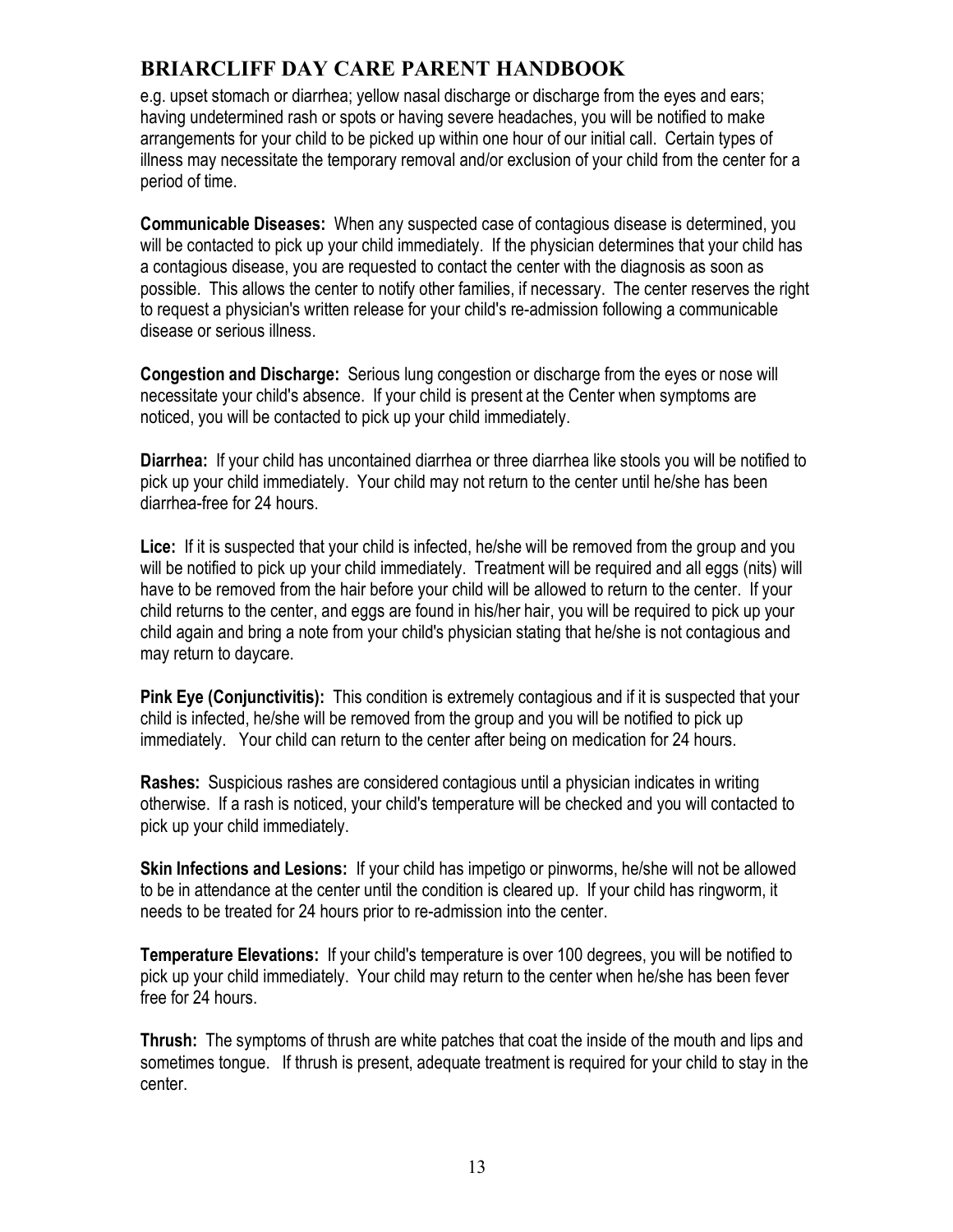**Vomiting:** If your child experiences frequent vomiting you will be notified to pick up your child within the hour. Your child may return to the center when he/she has not vomited for 24 hours.

**Accidents:** In the event of an accident that causes minor cuts and scrapes, the center will provide first aid. The circumstances of the accident will be documented on a written accident report and you will be asked to sign the report stating that you were notified. In the event of a serious illness or injury requiring medical attention you will be notified to pick up your child immediately. If it is determined that your child's injury is life-threatening, an ambulance will be called, and you authorize the school to act on your behalf by contacting emergency personnel and following their advice for your child. In the event of illness while the child is in attendance, medical expenses incurred are the responsibility of the parent.

**Medication:** Medication forms are available at the office and on our website. In order for our staff to administer medication to your child, the form must be filled out completely including your signature. Directions must be specific; for example, you cannot say that medication is to be given as needed, there has to be specific time and amount to be given otherwise the medication will not be administered. The medication must have the child's full name on the bottle and be for that child only. Non-prescription meds must have your child's name on them. State law prohibits mixing any medication with milk or formula in baby's bottles

### **INFANTS**

A completed Infant Feeding Plan and Infant information sheet are required for each child under one year of age. This plan must include information specific to the amounts and frequency of foods and beverages to be offered to your child. Bottles must be marked with the child's full name and the current date. Pacifiers must be market with the child's full name.

## **ORGANIZATIONAL STRUCTURE**

In order to have continuity and structure in our program, Briarcliff Child Care Center uses the following framework of administration and staffing:

Executive Director- Anne Thompson

Operations Director – Meija Browning (N Druid Location) Jasmin Radford (Belle Isle Location) Rupa Sen

## **PARENT INVOLVEMENT AND CONFERENCES**

Parents are encouraged and permitted access to visit our center at any time their children are in attendance except during busy times of the day when we have a lot of traffic coming and going. To respect the neighborhood, we need to keep traffic moving during peak times.

Special events and season activities are scheduled throughout the year and we urge parents to participate as frequently as they can. From time to time, we will schedule conferences with parents regarding their child's progress in the center. Parents may also request opportunities to discuss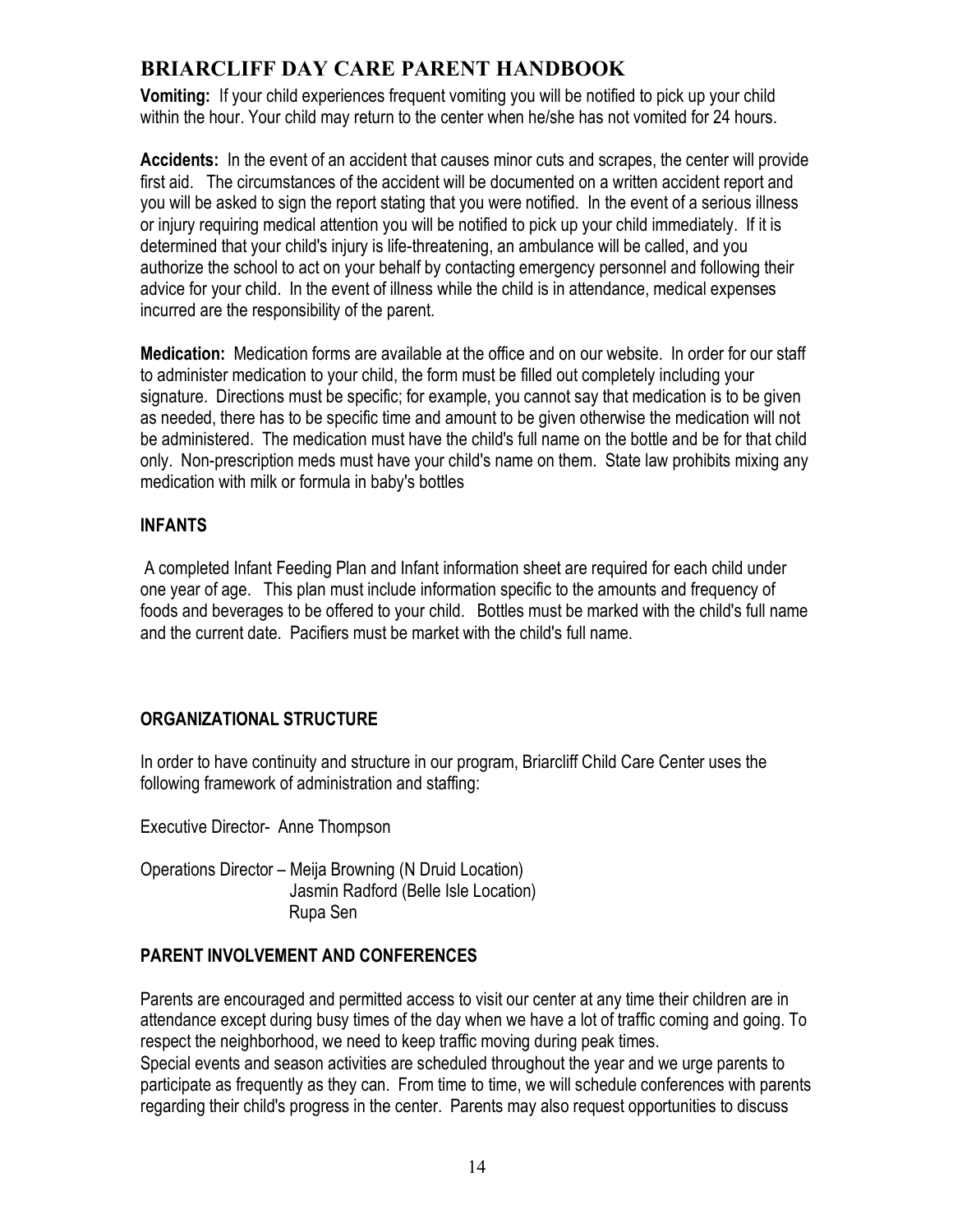issues with the Director at a mutually agreeable time. Open and honest communication, while using tact and discretion is desirable.

The "Parent News" corner is a very important communication center at the school. It is used to display menus, newspaper and magazine articles, certificates, messages, and information directed to parents.

We will also communicate with our families via our website, email and telephone. Please ensure you always provide us with any updates if any of this information changes for you.

### **PERSONAL BELONGINGS**

Toys, money and jewelry should not be brought into the center. They are often lost or may cause safety hazards. Exceptions are books, audiotapes, DVD movies (G rated) or soft animals to cuddle at rest time. All items brought into the center must have your child's full name on the item. Briarcliff Child Care Center is not responsible for lost, damaged or broken items.

### **PET POLICY**

The Briarcliff Child Care Center does not own or keep any pets on the premises. Occasional visits from pets or from the Humane Society are allowed. Pets that visit the classroom must be in good health and come with documentation from a veterinarian or animal shelter indicating that the animal is fully immunized and suitable for contact with children. Parents are informed, via notice in the entry area, at least one week prior to any pet visit. Alternative activities will be provided for any child who is not allowed access to a visiting animal.

## **REST AND NAP TIMES**

Young children have a unique need to rest and/or sleep during the day. We play hard all morning and when a child falls asleep during our nap time it is because his/her body is tired and needs the rest. All of our children rest after lunch and many of our children sleep at this time. It is our responsibility to provide a calm and quiet environment for the comfort of those napping. When we are asked to awaken a child who is soundly sleeping, it disrupts the sleep of all the other children. Our policy is to allow our children to sleep until they awaken on their own or until the end of our scheduled nap time.

We try to make naptime restful and comforting by reading to the children, rubbing backs, or rocking. Children who do not fall asleep rest for a brief period of time and then are allowed to get up and play quietly until naptime is over.

Each toddler will be allowed to follow his/her own pattern of sleeping and waking. We find that as toddlers reach the age of 1 ½, they typically begin to drop a morning nap and nap in the early afternoon, immediately following lunch.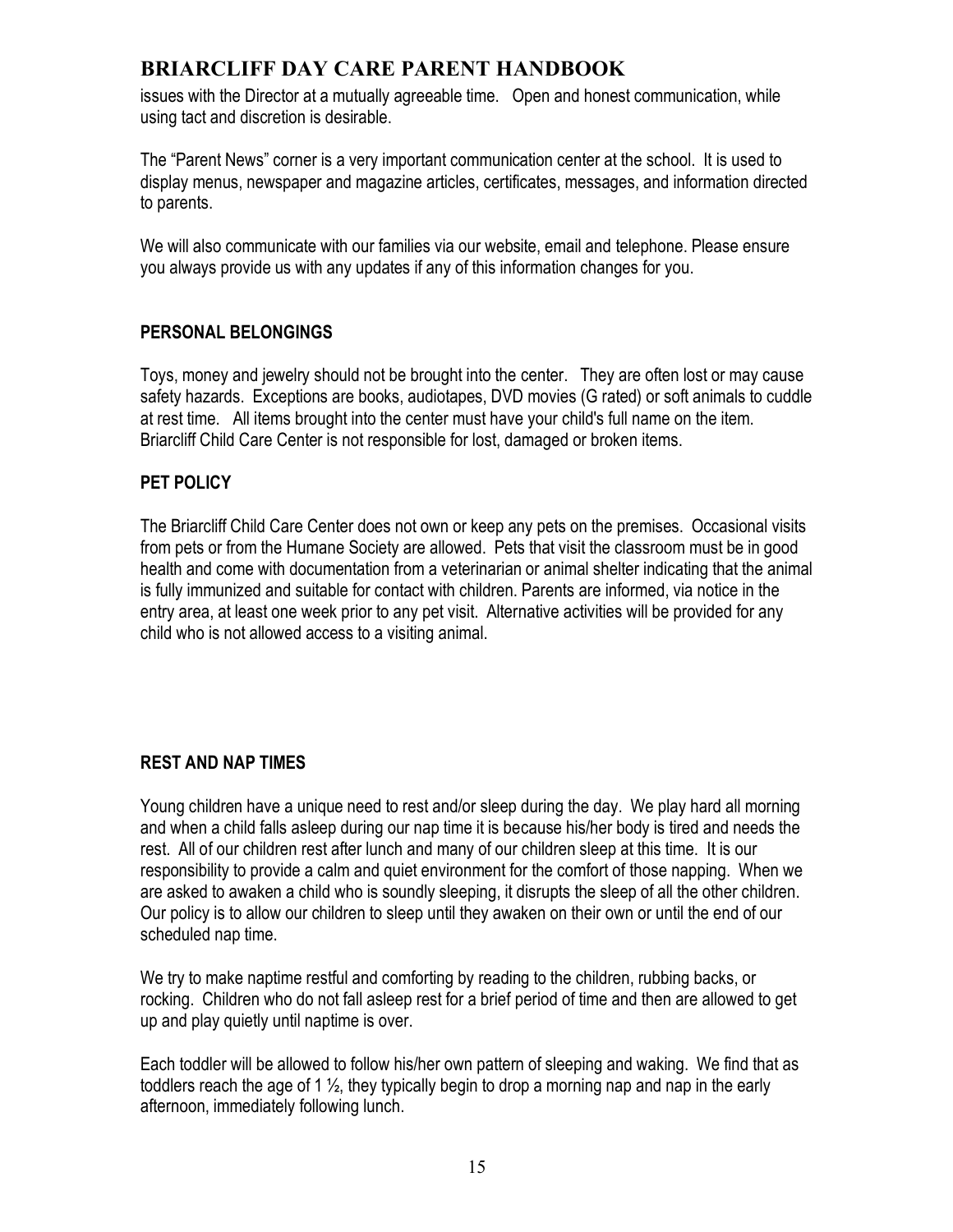We provide a freshly sanitized cot and clean sheets every day. Parents need to furnish a blanket with the child's name on it. Blankets should be taken home and laundered weekly.

## **SAFETY**

By state law, all children are to be escorted to and from their designated areas to a staff member each morning and afternoon by their parents or another responsible adult designated by the parent (other than a staff member). We ask that any siblings picking up a child from the center be at least 18 years old.

If someone other than an adult who normally picks up the child is to do so, proper photo ID is required and must be presented to the office staff before the child will be released. Written notification is required before anyone other than a parent or other adult designated on the pick-up lost is allowed to pick up and child.

Fire and severe weather drills are conducted on a monthly basis, using an evacuation plan developed by the Dekalb Fire Department. A fire exit plan is posted in each room of the center. Staff members attend all children as they are moved very carefully to a designated area away from the building. This also includes power outages, climate control issues, or structural or water damage to the building.

Inspections of the playground and other equipment (toys, furniture and other furnishings) are conducted on a routine basis to ensure the safety and health of our children.

## **TRANSPORTATION & FIELD TRIPS**

Briarcliff Child Care currently does not organize field trips.

We will follow Dekalb County's decision for closing the entire center when snow or ice occurs the first day. After that, please call the center.

In the case of violent storms etc., please do not call us as we will be busy taking care of the children.

### **WITHDRAWAL FROM THE CENTER**

If it is determined that your child cannot benefit from the group experiences or if your child does not portray the necessary skills to function in a structured environment, you may be asked to withdraw your child from our programs. The center reserves the right to drop any child from our program. If you need to withdraw your child from our program, a two week notice is required in advance or two week tuition is due. Withdrawal during a week still requires full tuition payment for that week. Withdrawal and subsequent re-enrollment will entail additional registration fees. Customers who fail to pay the required two weeks tuition upon withdrawal will be referred to a collection agency.

### **FIRST DAY CHECKLIST**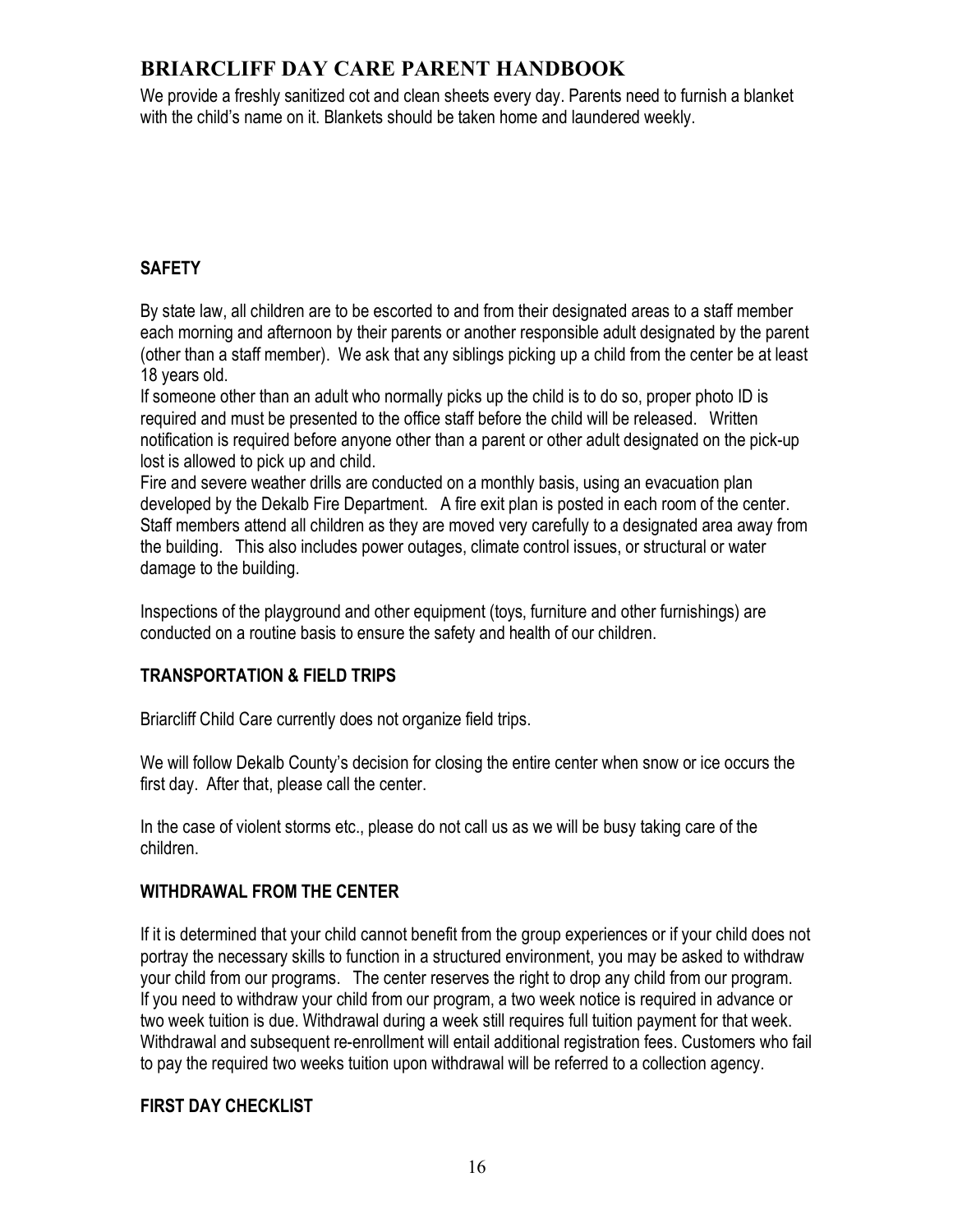All forms (with the exception of the Child Health Report) need to be filled out in entirety and returned to the Center before care can be provided.

Parents of all children will need to send the following items with your child:

 A change of clothing; pants, shirt, underwear, sweater, and socks in a gallon size ziplock bag labeled with your child's name. We have painting mishaps, spills while eating, we get wet, or we get cold, so please keep a well-stocked change of clothing here for your child A blanket

Parents of toddlers (children age 1) will need to bring to the center:

4 cloth bibs (a generous size please to cover most of the child's tummy) We use loads of bibs everyday, the more we can get the better! We will take care of laundering the bibs daily.

Parents of children who are not yet toilet trained need to supply diapers and wipes on a regular basis.

When you arrive at the center:

Wash your child's hands. Help your child settle in with one of the teachers or assistant teachers. Look on your child's cubby and in the entryway for important information.

When you depart with your child from the center:

Spend some time with your child, if you can, viewing some of the projects, artwork, writings, etc. that have been worked on during the day.

## **SEPARATION**

It is quite common for a young child to feel some separation anxiety when you leave him/her at the Center for the first few times. Some children will cry and may even try to leave with you. These symptoms usually disappear when the child understands that you will return and when he/she gets to know the staff and the other children. This may take a few minutes, a few hours or a few days, depending on the child. There are some things you can do to help prepare your child for his/her first day. These suggestions may also help alleviate feelings of anxiety.

-Tell your child ahead of time that you will be leaving him/her at the Center. Make it clear that you cannot stay at the Center with him/her.

-When the time comes that you must leave, say a simple good-bye, reassure your child that you will return, and then leave promptly. Staying when your child is crying only seems to make things worse.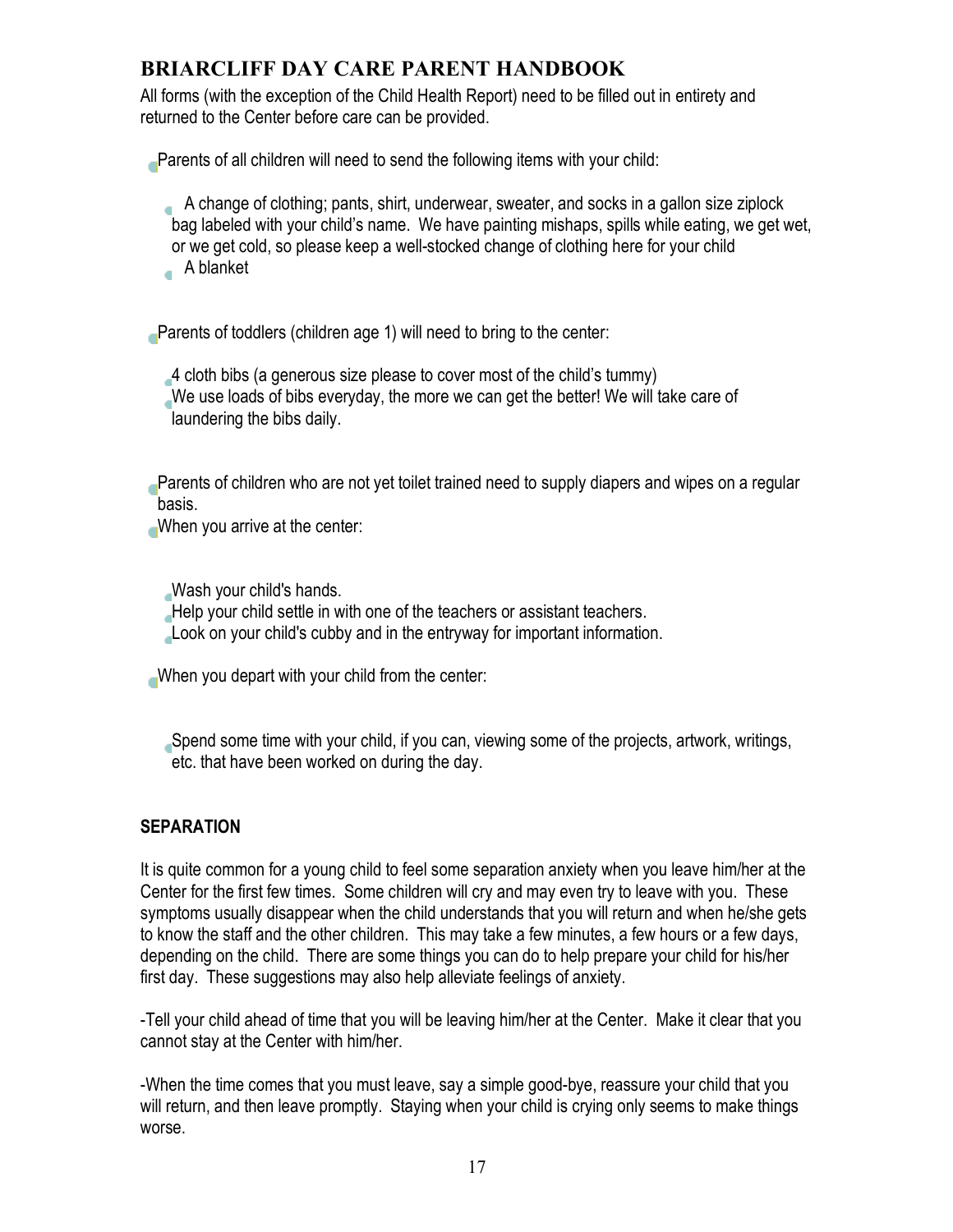-Reassure your child that you will return at a certain time (after nap, before snack, at lunch time, etc.) and then return at the appointed time. This will help the child to develop a routine while he/she is at the Center.

-You are always welcome to visit your child at the Center. If your child is having a hard time separating from you, you may wish to postpone visits until he/she feels more comfortable separating from you. If you stop back, your child may have to go through the pain of separating a second time. If you are concerned about how your child is doing, please feel free to call us at 404- 728-0675 for N Druid Hills location or 404-728-0621 for the Belle Isle location. Some parents ask a fellow parent to "sneak a peek" at their child at some point during the day. This method leaves your presence out of the picture and at the same time reassures you.

Our staff will take good care of your child and give him/her plenty of affection and attention, while promoting involvement in an activity as soon as possible. Usually the sadness your child expresses ends shortly after you leave. Remember also that separation anxiety may not occur right away. Your child may attend the Center for a few weeks and then go through a period of adjustment. Children sometimes are eager to attend the Center because it is new and exciting, but when the newness wears off they may wish to stay with you. If this occurs, the suggestions above will still apply. If the anxiety lasts longer than seems appropriate, we will work together to find a solution.

### **Pandemic**

In the event of a Pandemic, Briarcliff will make every effort to follow all recommendations made by the Center for Disease Control (CDC). Fees will be payable as normal if any closure is mandated by the CDC.

These agreements may be changed at any time by Briarcliff Child Care to help serve your child better.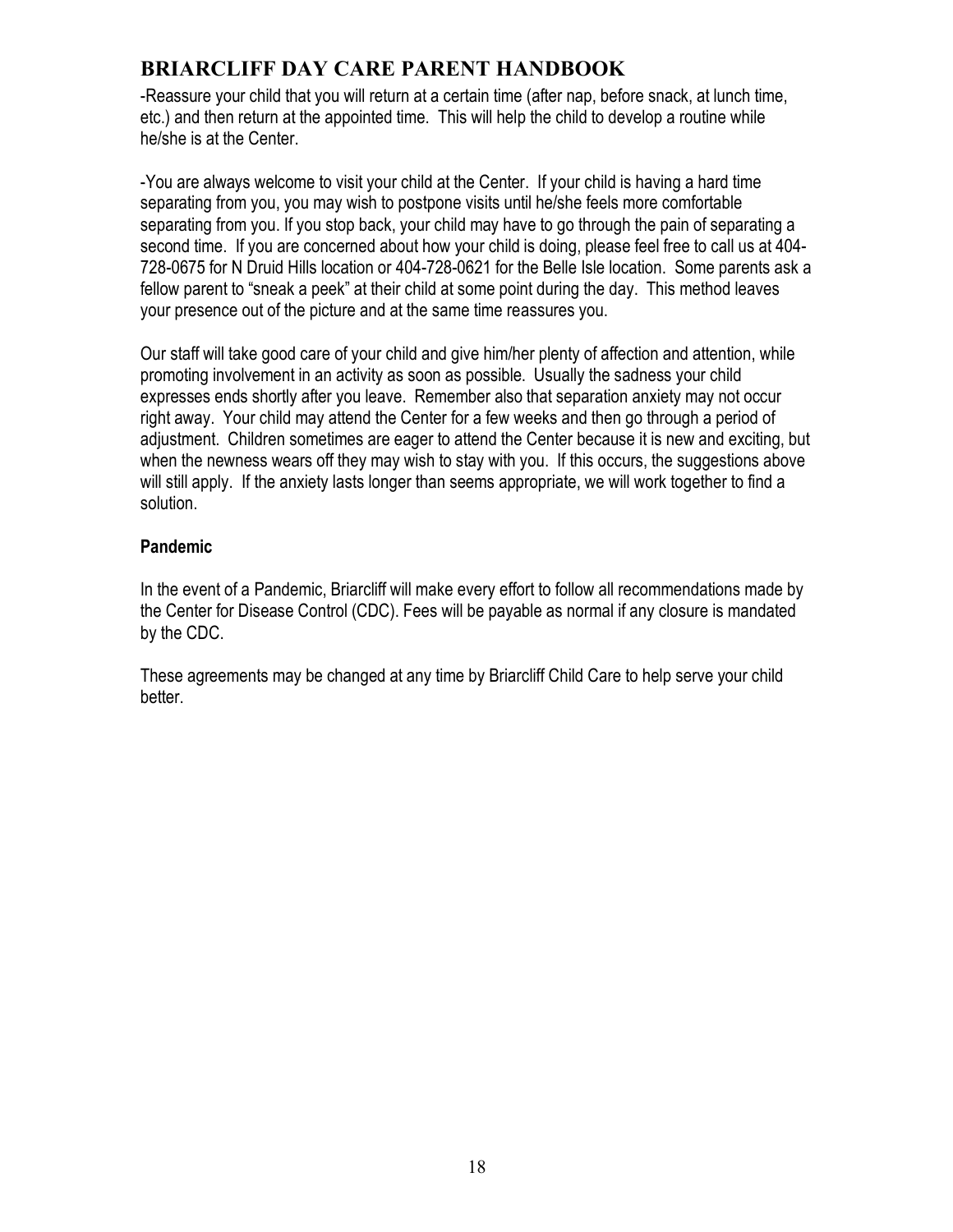### **AGREEMENT**

**The undersigned acknowledges that he/she has read the Policies and Procedures manual in full. Furthermore, the undersigned agrees with the policies and procedures set forth in this manual, with the terms and conditions stated in the Tuition Agreement, and with the terms and conditions stated in the document titled "Policies at Registration"**

**Parent/Guardian (Printed Name)**

**Parent/Guardian (Signature)**

**(Date)**

**Child Care Provider (Printed Name)**

**Child Care Provider (Signature)**

**(Date)**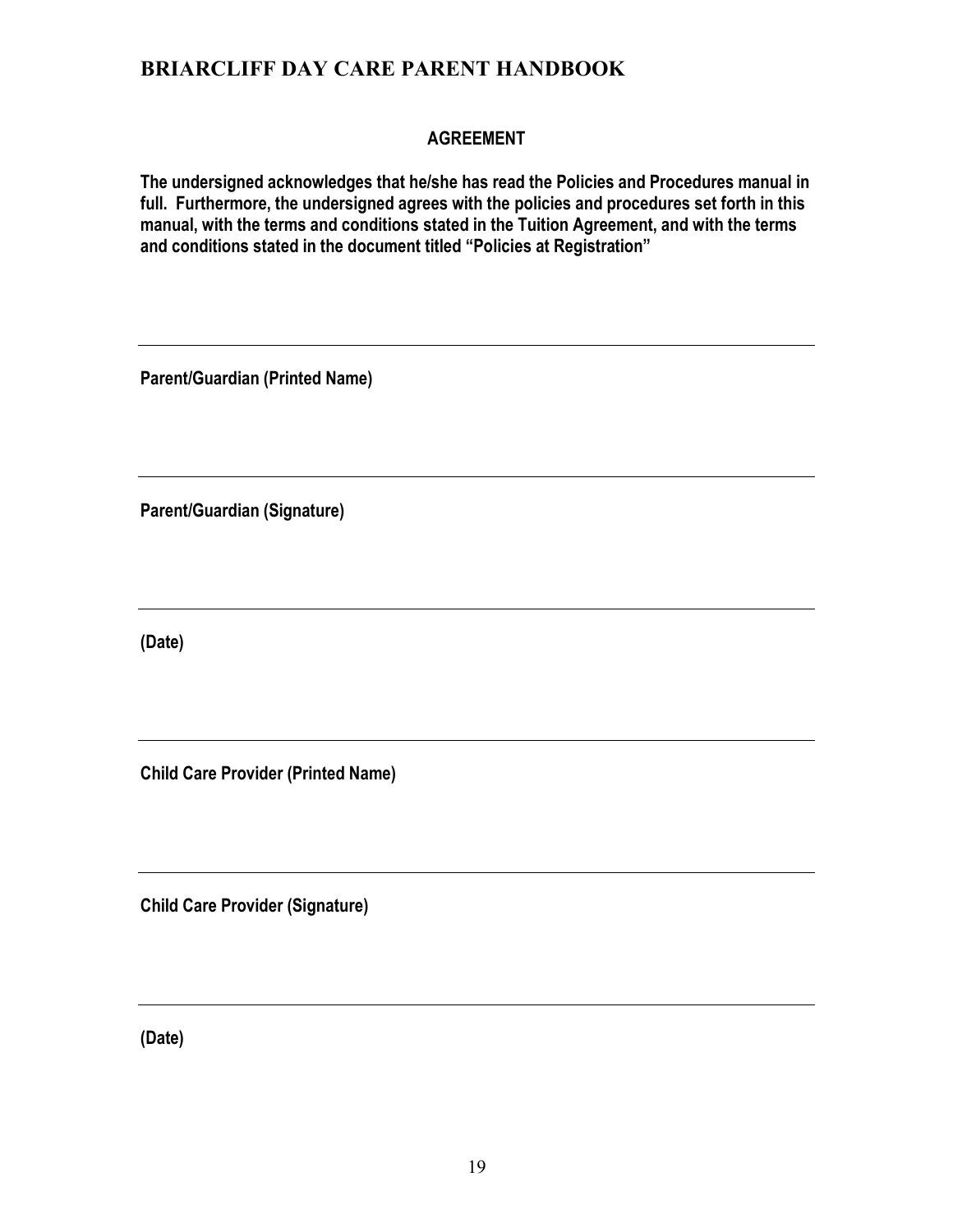### **TUITION AGREEMENT**

Please sign the tuition agreement and return one copy; keep the second copy for your records.

#### **Registration Fee:**

In addition to the tuition, there will be a registration fee of \$100 that is due at the time of enrollment and the first Tuesday in September thereafter. This is a non-refundable fee to reserve a place and is not applicable to tuition. Families with more than one child pay \$150.

#### **Refundable Deposit:**

A refundable deposit of \$300 also falls due on your child's first day at the center. This deposit is refunded on a child's last day here provided we are given a minimum of two weeks notice of the child being withdrawn from the center.

#### **Weekly Tuition Payment:**

Tuition is to be paid by check or money order (cash is not accepted) in full on Monday of each week in advance. Late fees apply as follows:

\$30.00 if not paid by midday on Tuesday.

\$50.00 if not paid by midday on Friday of the 1<sup>st</sup> week.

\$70.00 if not paid by midday on Friday of the 2nd week.

Fees may be paid weekly, bi-weekly or monthly in advance.

#### **Late Fee:**

Late fees will accrue when the child is at the center after 6.00PM. A fee of \$1.00 per minute will be charged per child.

#### **Returned Check:**

There will be a charge of \$30.00 for each check returned by the bank.

#### **Vacation, Absences and Holiday Policy:**

One week vacation at no charge can be taken after the child's first year at the center. Parents are required to give the center two weeks notice when taking the week of vacation. Otherwise, full tuition will be due for that week. Vacation fees may be used for a maximum of 5 days per year.

Full tuition is due when absences (due to sickness or any other reasons), legal or religious holidays, or bad weather occur in a week.